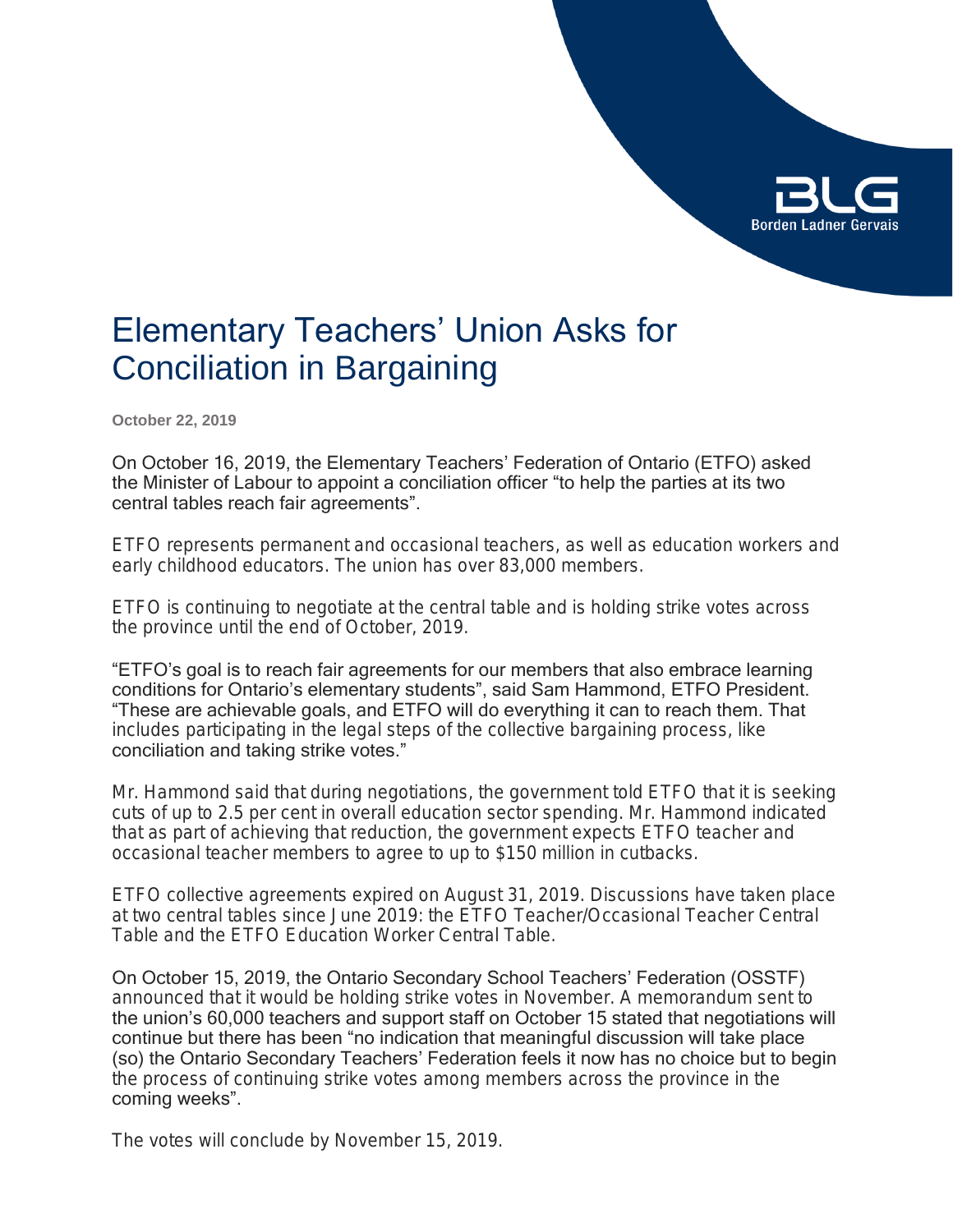Harvey Bishop, the President of OSSTF, said that the move to hold strike votes should put pressure on the government as it did with the CUPE, which represents custodians, office staff, educational assistants and early childhood educators.

"Unfortunately, that seems to be the only thing they respond to… We have taken a very measured approach, and we saw how they responded at the other (CUPE) bargaining table and certainly there is a lesson in that," stated Mr. Bishop.

Prior to October 15, there had been five days of bargaining between OSSTF, the trustees associations and the Crown at the central table.

Education Minister Stephen Lecce urged the unions not to resort to job action. He said, "As families across our province know, strike action disproportionately hurts our kids, especially the most vulnerable in our classrooms… Our message to our labour partners is always to put kids first, and continue to work with us in good faith to make sure kids remain in class each and every day."

On October 20, 2019, the Ontario English Catholic Teachers' Association (OECTA) stated that its members would vote on a province-wide strike in early November. OECTA indicated that negotiations can continue while the strike vote, which is scheduled to end on November 13, is being conducted.

The province has already announced that it wants to increase high school class sizes from an average of 22 to 28 over the next four years. In addition, the government is introducing four mandatory online courses at an average of 35 students per teacher. The result of these proposed changes would be a significant reduction of secondary school teachers and classes, and course options for students.

These are the latest developments in the education sector following a work-to-rule campaign by the 55,000 member school support staff unit of the Canadian Union of Public Employees (CUPE). That job action lasted three weeks before a three-year agreement was reached on the eve of a potential strike.

Among other terms, the CUPE deal included:

- A one per cent increase in salary per year over three years
- *Status quo* sick leave at 11 sick days at 100 per cent and 120 short-term leave days at 90 per cent pay
- School boards have the ability to request a doctor's note for short-term leave
- The government will spend up to \$20 million each year on 300 full-time equivalent CUPE jobs across the province
- Allocation of \$58.3 million per year for three years to a local priorities fund for special education supports
- The CUPE contract will expire on August 31, 2022

The CUPE agreement will inform the strategy used by the other unions at the central table negotiations. The ETFO, OSSTF and OECTA union leaders appear to be borrowing steps from the CUPE playbook in terms of attempting to gain advantage at the bargaining table. The possibility of ETFO, OSSTF and OECTA being in a legal strike position at similar times could put considerable pressure on the government. The Minister of Education has indicated that he is willing to listen to "innovative" proposals